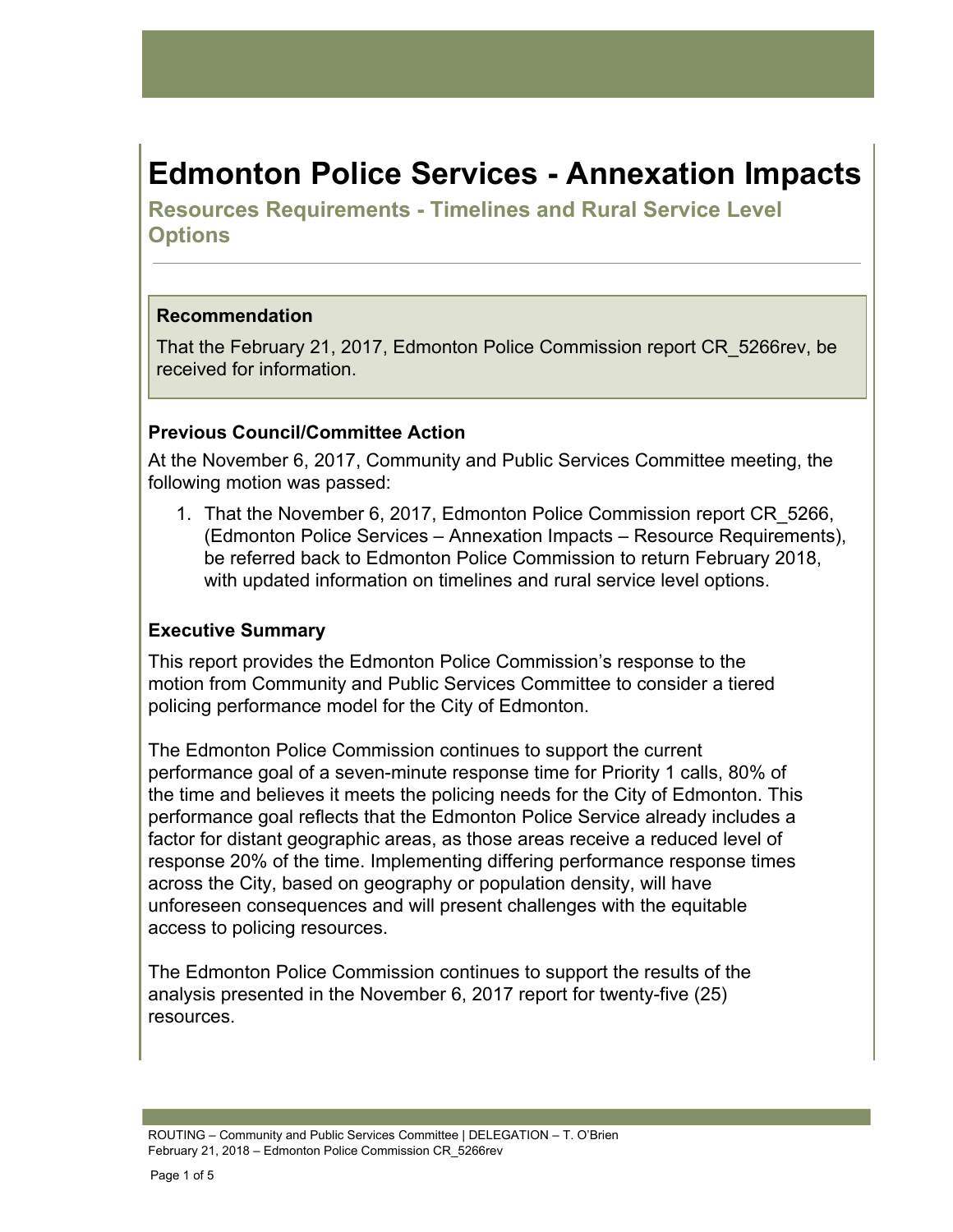In summary, the total FTE request of twenty five (25) officers equates financially to \$1.9 million in 2018 and an additional \$2.4 million in 2019. These figures are based on the assumptions that January 1, 2019 as the date for annexation and the operational fit up would begin in July of 2018. The one-time costs will be \$0.8 million which the Edmonton Police Service will fund internally. No additional requests for supervisory or support staff have been requested.

### **Report**

For the past several years, the Edmonton Police Commission has endorsed the performance goal of a seven-minute response time for Priority 1 calls, 80% of the time. The Edmonton Police Service has designated patrol response time protocols to meet this standard. While an increased response time may reduce the need for additional policing resources required for Annexation, it would have a serious and negative consequence for emergency response times across the City. The increased geography of 12.8 percent with Annexation will create a domino effect across divisions which are currently struggling to reach established performance standards.

Because the Edmonton Police Service already includes the factor of reaching our Standards only 80% of the time, the Edmonton Police Service accepts that Distant geographic areas receive a reduced level of response 20% of the time.

Differing performance response times across the City will cause foreseen and unintended consequences, such as challenges with the equitable access to policing resources and the ability to address crime severity. In addition, without clear definitions and guidelines around what is a "rural" response within an urban setting, there is the risk of inconsistency of current policing practices that include both front-line policing and specialized policing resources who respond to individuals and communities.

In 2017, the Geographic Deployment Model and the Managing Patrol Performance workload analysis were validated by the City Auditor, David Wiun. This included recognition that these processes were leading practice in policing. Forecasting for policing resources is a complex matter and must consider the entire geographical catchment area, differentiating land use and the need for policing, the social and economic characteristics of neighbourhoods and the impact of population density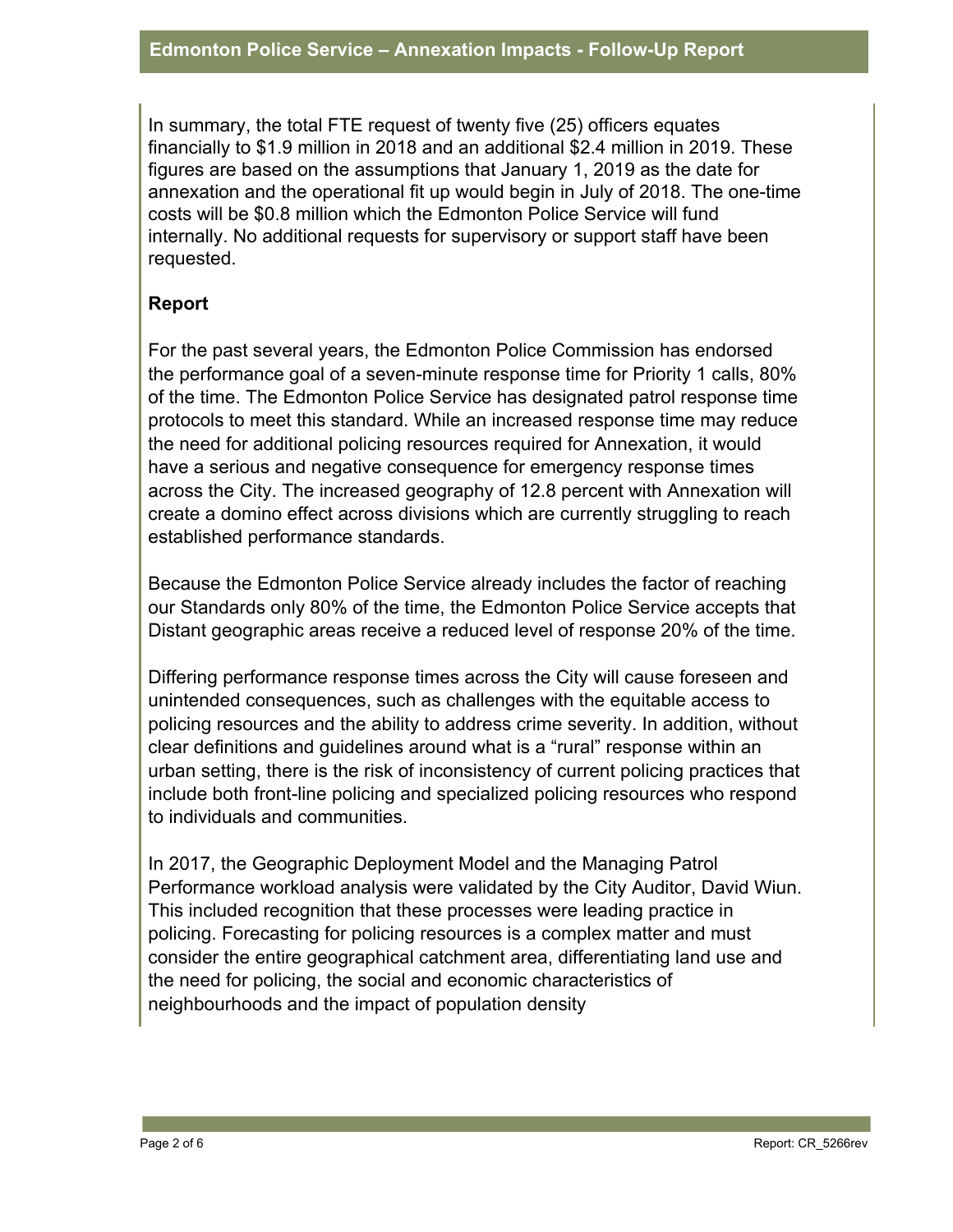In 2018, as part of its annual operating plan, the Edmonton Police Service will follow-up on the recommendations of the 2017 Staffing Audit. The plan is to review performance standards by testing and validating the assumptions in the Managing Patrol Performance Model. This will include re-visiting the existing standards, public consultation through the 2018 Citizen Survey and strategic conversations with the Edmonton Police Commission.

The objective of this work will be to either confirm or update the existing standards, prior to the next multi-year operational budget and funding process (2019-2022). This important work requires a comprehensive and thoughtful approach to acquire the best evidence to inform police response requirements aligned to crime severity. The Edmonton Police Service anticipates that this will require a year to complete – including research, analysis, public consultation and assessment of impact on policing operations and organizational risk.

At the end of this work, the Edmonton Police Commission, in consultation with the Edmonton Police Service, will be able to speak to any changes, if indicated by this work, on the appropriate performance standards for the Edmonton Police Service.

The Edmonton Police Commission continues to support the results of the analysis presented in the November 6, 2017 report for twenty-five (25) resources. These 25 resources will simply result in being able to supply basic resources for 24/7 policing coverage of 2 officers in each shift.

It should be noted that there is no additional requests included for supervisory or staff to support these resources.

## **Budget/Financial Implications**

The terms of the Funding Formula address normal growth needs for the EPS but do not cover exceptional circumstances such as Annexation that create an immediate change in service delivery needs or expectations. Annexation will require increases in resources that the Edmonton Police Service would not be able to accommodate within the funding formula and meet other needs.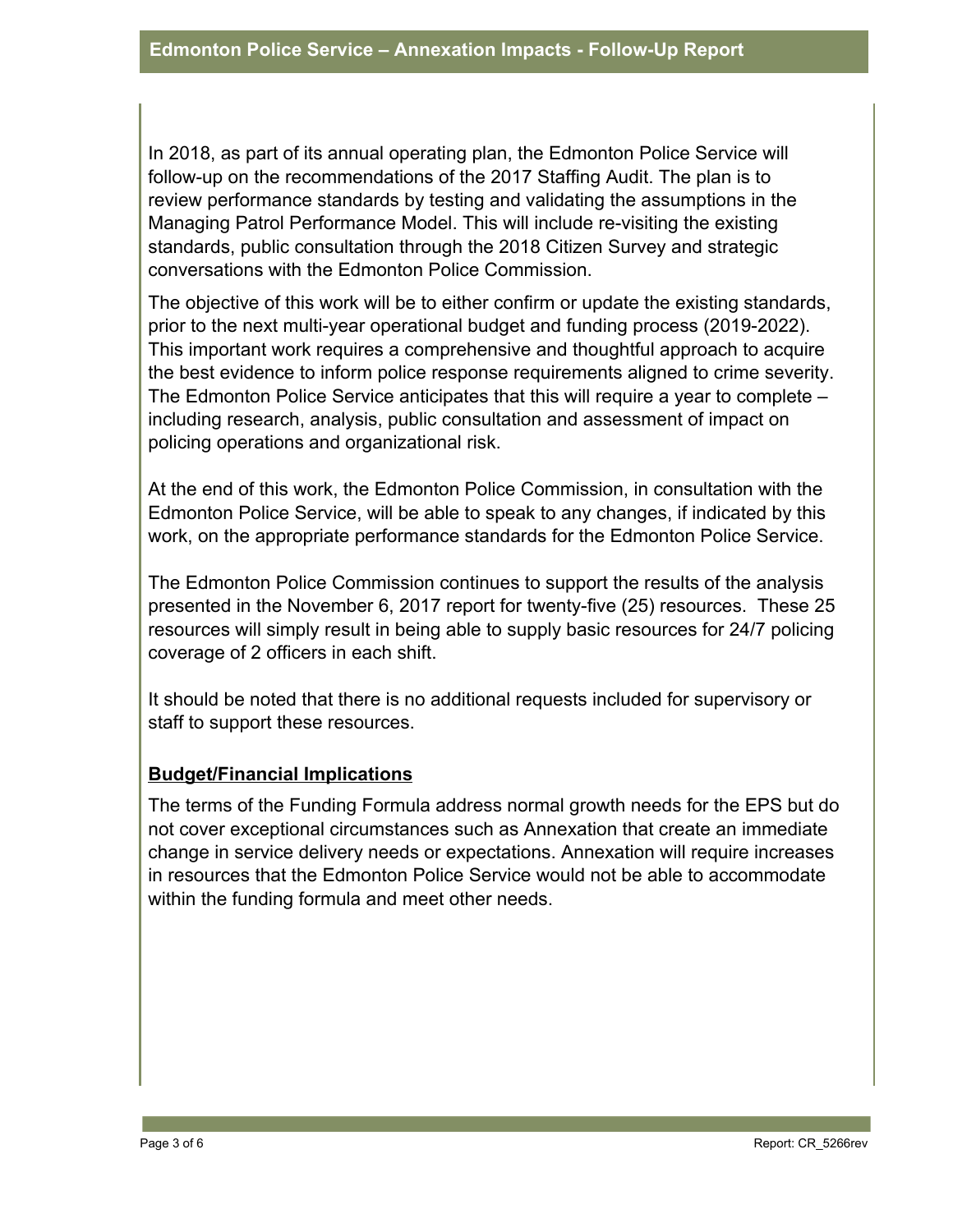Financial Requirements:

| Category                                                    | <b>Millions</b> |
|-------------------------------------------------------------|-----------------|
| <b>Annual Operating Costs</b>                               | \$4.3           |
| <b>One-time Costs</b>                                       | \$0.8           |
| <b>EPS Internal Reallocation to Cover</b><br>One-time Costs | (\$0.8)         |
| Total                                                       | \$4.3           |

The one-time costs of \$0.8 million will be managed internally by the EPS over 2018 and 2019.

#### **Corporate Outcomes and Performance Management**

The Edmonton Police Service's mission is to "increase public safety through excellence in the prevention, intervention and suppression of crime and disorder." The expectation from citizens is that the EPS will keep the public and communities safe. The expectation of the newly annexed citizens joining the City is that they can expect the same or similar service standards that other Edmontonians receive. In this way, both the Edmonton Police Commission and the Edmonton Police Service supports the City's corporate outcome of "Edmonton is a safe city."

#### **Corporate Outcome(s): Edmonton is a safe city.**

| Outcomes (s)                      | Measures (s)                                                                                                                                                                                                                                                                 | <b>Results (s)</b> | Target (s)              |
|-----------------------------------|------------------------------------------------------------------------------------------------------------------------------------------------------------------------------------------------------------------------------------------------------------------------------|--------------------|-------------------------|
| Reduce crime and<br>victimization | Response Time<br>Performance<br>Measures the<br>percentage of<br>priority 1 events<br>where the event is<br>dispatched and an<br>EPS first responder<br>arrives<br>on-scene in 7 minutes or<br>less. (Measured for fixed<br>locations only and<br>excludes "on-view" calls.) | 71.5% (2016)       | 80% of the time or more |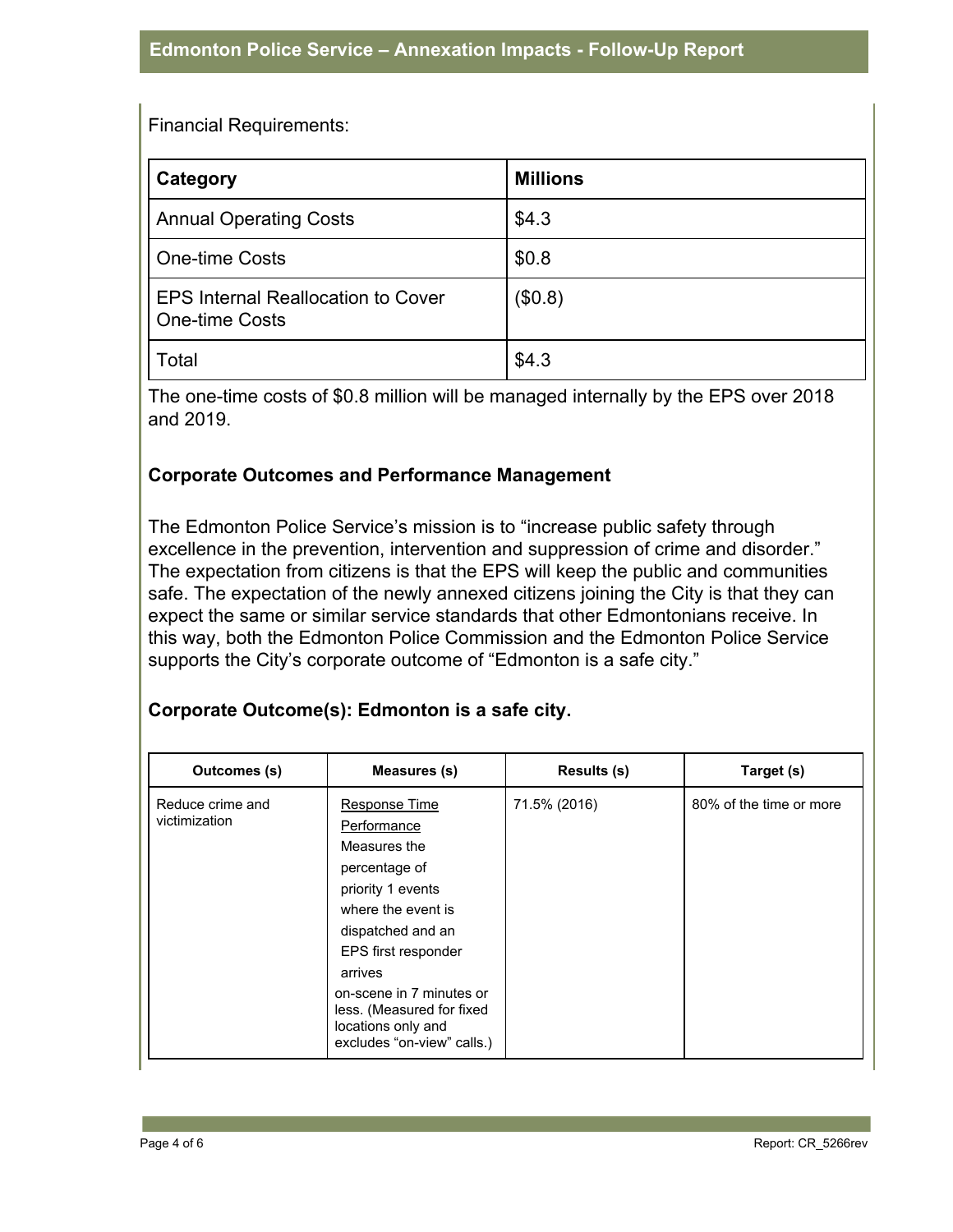# **Edmonton Police Service – Annexation Impacts - Follow-Up Report**

| Decrease the number<br>of injuries suffered by<br>Edmontonians due to<br>vehicle accidents<br>Decrease costs due to<br>traffic accidents related to<br>Health, Fire Rescue and<br>Policing | Major Injury Collisions<br>Measures the number of<br>major injuries resulting<br>from vehicle collisions.<br>Major injuries are those<br>that require<br>hospitalization, but are<br>not fatal.                                                                   | 325 (2016)    | 437 (a 4% reduction<br>from the 2010-2014<br>average, as per EPS's<br>2016-2020 Traffic Safety<br>Plan) |
|--------------------------------------------------------------------------------------------------------------------------------------------------------------------------------------------|-------------------------------------------------------------------------------------------------------------------------------------------------------------------------------------------------------------------------------------------------------------------|---------------|---------------------------------------------------------------------------------------------------------|
| Increase the level of<br>traffic safety in Edmonton<br>for citizens                                                                                                                        | Speeding<br>Enforcement<br>Measures the<br>number of<br>speeding-related<br>traffic violations<br>identified and subsequent<br>tickets issued by EPS.<br>This excludes tickets<br>issued by the Office of<br><b>Traffic Safety from</b><br>automated enforcement. | 46,558 (2016) | 46,559 (An increase<br>from 2016 levels.)                                                               |

#### **Risk Assessment**

| <b>Risk</b><br>Element | <b>Risk Description</b>                                                                                                                                                                                                                                                                                                                                       | Likeli<br>hood | Impact      | <b>Risk Score</b><br>(with<br>current<br>mitigations) | <b>Current</b><br><b>Mitigations</b>                                                                                                                                                                              | <b>Potential Future</b><br><b>Mitigations</b>                                                                            |
|------------------------|---------------------------------------------------------------------------------------------------------------------------------------------------------------------------------------------------------------------------------------------------------------------------------------------------------------------------------------------------------------|----------------|-------------|-------------------------------------------------------|-------------------------------------------------------------------------------------------------------------------------------------------------------------------------------------------------------------------|--------------------------------------------------------------------------------------------------------------------------|
| Response               | Failure to<br>provide efficient<br>and effective<br>customer<br>service<br>including an<br>appropriate and<br>timely response<br>to community<br>concerns, calls<br>for service, and<br>high risk<br>incidents.<br>Consequence:<br>Reduction in public<br>and officer safety<br>due to inability to<br>respond to calls for<br>service in a timely<br>manner. | 4<br>Likely    | 4<br>Severe | 16 High                                               | - Call<br>Prioritization;<br>-Redistributio<br>n of<br>resources:<br>-Use of<br>Overtime<br>to maintain<br>appropriate<br>staffing<br>levels;<br>-Reduction of<br>members /<br>patrol unit from<br>2 to 1 member. | - Reduction of<br>service<br>standards for<br>the entirety, or<br>particular<br>segments, of the<br>City of<br>Edmonton. |